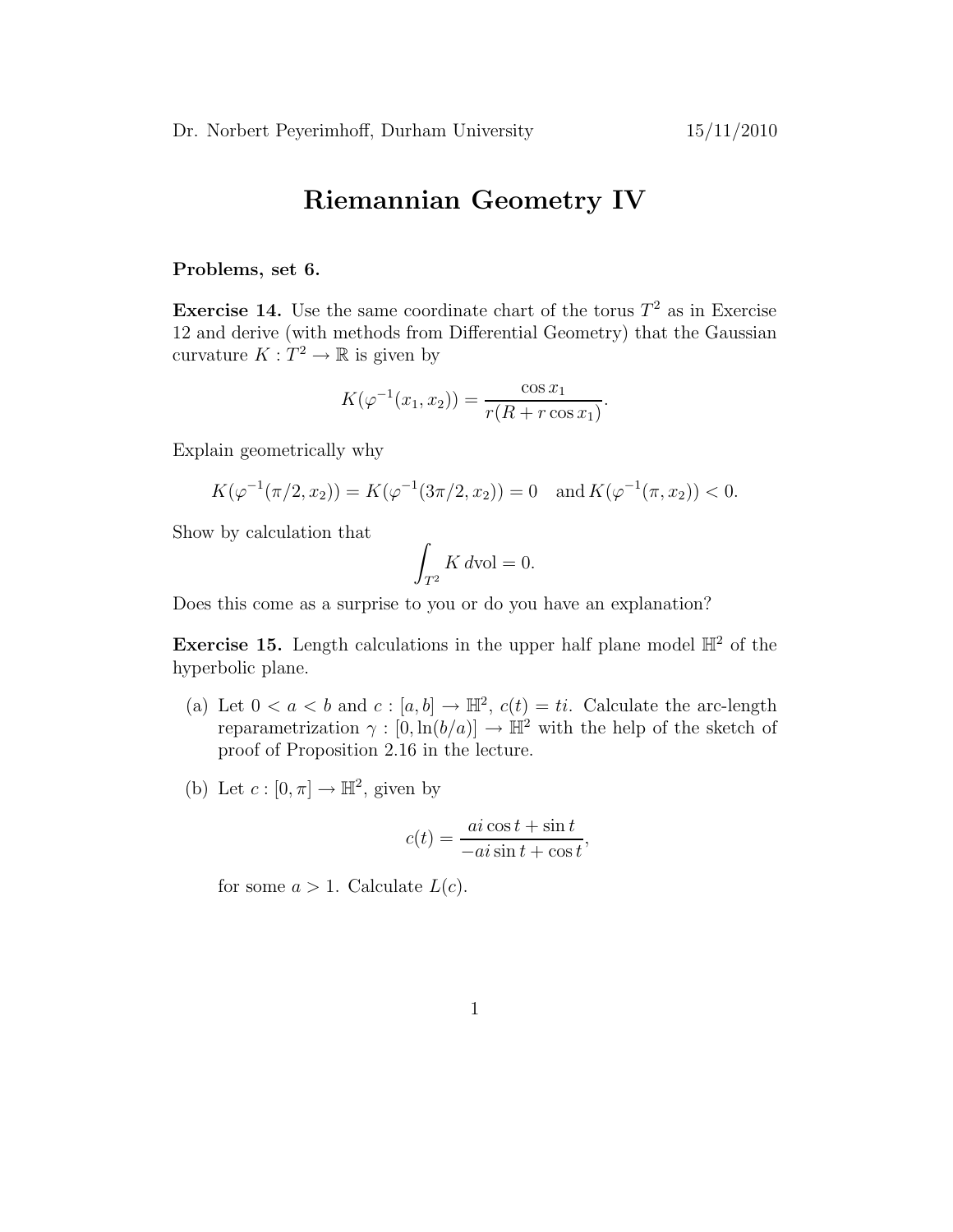

**Exercise 16.** We interpret  $\mathbb{R}^2$  as a two-dimensional Riemannian manifold with the standard Euclidean Riemannian metric. Find the length of the curve  $c: [0, 2\pi] \to \mathbb{R}^2$ ,  $c(t) = (\cos^3(t), \sin^3(t))$ . (The above picture illustrates the shape of the curve.)

Exercise 17. In this exercise, we derive the following explicit formula for the hyperbolic distance function in  $\mathbb{H}^2$ :

$$
\sinh(\frac{1}{2}d(z_1, z_2)) = \frac{|z_1 - z_2|}{2\sqrt{\text{Im}(z_1)\text{Im}(z_2)}}.\tag{1}
$$

- (a) Let  $z_1, z_2 \in \mathbb{H}^2$  with  $\text{Re}(z_1) = \text{Re}(z_2) = 0$ . Check (??) for this case. You may use the well known distance (Example 19) in this case.
- (b) Let  $f_A(z) = \frac{az+b}{cz+d}$  for  $A =$  $\begin{pmatrix} a & b \\ c & d \end{pmatrix} \in SL(2, \mathbb{R})$ . Using the identity (from Exercise 11)

$$
\operatorname{Im}(f_A(z)) = \frac{\operatorname{Im}(z)}{|cz+d|^2},
$$

show that both left- and right-hand sides of (??) are invariant under  $f_A$ . You may use (without proof) the fact that isometries preserve the distance function.